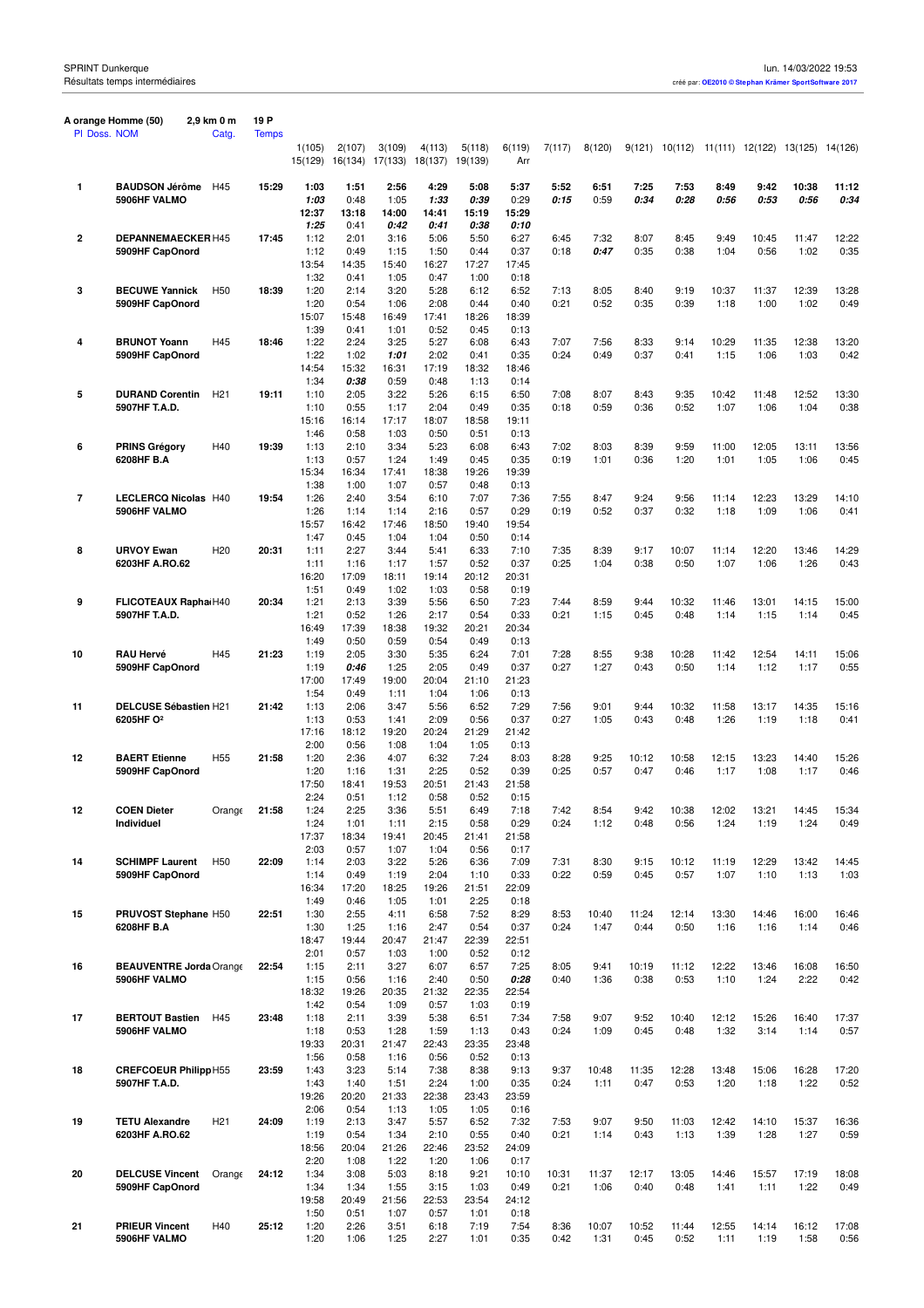|    |                              |                 |       | 19:18         | 20:01         | 21:21         | 22:35         | 24:50         | 25:12         |              |                     |       |               |               |       |               |               |
|----|------------------------------|-----------------|-------|---------------|---------------|---------------|---------------|---------------|---------------|--------------|---------------------|-------|---------------|---------------|-------|---------------|---------------|
| 22 |                              |                 |       | 2:10          | 0:43          | 1:20          | 1:14          | 2:15          | 0:22          |              |                     |       |               |               |       |               |               |
|    | <b>LEFEBVRE Florian</b>      | H <sub>20</sub> | 25:53 | 1:26          | 2:20          | 3:51          | 6:50          | 8:04          | 8:46          | 9:11<br>0:25 | 10:24               | 11:10 | 12:12<br>1:02 | 13:42<br>1:30 | 15:01 | 16:23<br>1:22 | 17:35<br>1:12 |
|    | 5909HF CapOnord              |                 |       | 1:26<br>19:51 | 0:54<br>21:20 | 1:31<br>22:28 | 2:59<br>23:42 | 1:14<br>25:35 | 0:42<br>25:53 |              | 1:13                | 0:46  |               |               | 1:19  |               |               |
|    |                              |                 |       | 2:16          | 1:29          | 1:08          | 1:14          | 1:53          | 0:18          |              |                     |       |               |               |       |               |               |
| 23 | <b>CARPENTIER Milo</b>       | H <sub>18</sub> | 26:15 | 1:36          | 2:36          | 4:20          | 7:01          | 7:55          | 8:35          | 8:58         | 10:32               | 11:14 | 12:00         | 13:14         | 15:39 | 17:03         | 18:07         |
|    | 5906HF VALMO                 |                 |       | 1:36          | 1:00          | 1:44          | 2:41          | 0:54          | 0:40          | 0:23         | 1:34                | 0:42  | 0:46          | 1:14          | 2:25  | 1:24          | 1:04          |
|    |                              |                 |       | 20:10         | 22:14         | 23:32         | 24:37         | 26:04         | 26:15         |              |                     |       |               |               |       |               |               |
|    |                              |                 |       | 2:03          | 2:04          | 1:18          | 1:05          | 1:27          | 0:11          |              |                     |       |               |               |       |               |               |
| 24 | <b>JANOTA Pierre</b>         | H <sub>21</sub> | 26:20 | 1:22          | 3:05          | 5:20          | 7:37          | 8:27          | 9:10          | 9:43         | 10:47               | 11:27 | 12:18         | 13:45         | 17:12 | 18:33         | 19:38         |
|    | 5909HF CapOnord              |                 |       | 1:22          | 1:43          | 2:15          | 2:17          | 0:50          | 0:43          | 0:33         | 1:04                | 0:40  | 0:51          | 1:27          | 3:27  | 1:21          | 1:05          |
|    |                              |                 |       | 21:28         | 22:19         | 23:35         | 24:50         | 26:03         | 26:20         |              |                     |       |               |               |       |               |               |
|    |                              |                 |       | 1:50          | 0:51          | 1:16          | 1:15          | 1:13          | 0:17          |              |                     |       |               |               |       |               |               |
| 25 | <b>ARROQUI Philippe</b>      | H <sub>50</sub> | 26:46 | 1:47          | 2:52          | 4:42          | 7:49          | 9:00          | 9:45          | 10:58        | 12:11               | 12:59 | 13:44         | 15:10         | 16:37 | 18:35         | 19:31         |
|    | 5909HF CapOnord              |                 |       | 1:47          | 1:05          | 1:50          | 3:07          | 1:11          | 0:45          | 1:13         | 1:13                | 0:48  | 0:45          | 1:26          | 1:27  | 1:58          | 0:56          |
|    |                              |                 |       | 21:46         | 22:38         | 23:53         | 25:01         | 26:30         | 26:46         |              |                     |       |               |               |       |               |               |
|    |                              |                 |       | 2:15          | 0:52          | 1:15          | 1:08          | 1:29          | 0:16          |              |                     |       |               |               |       |               |               |
| 26 | <b>WEINLING Xavier</b>       | Orange          | 26:53 | 1:48          | 3:17          | 5:27          | 8:10          | 10:08         | 10:45         | 11:09        | 12:11               | 12:51 | 13:29         | 14:48         | 15:58 | 17:57         | 18:56         |
|    | Individuel                   |                 |       | 1:48          | 1:29          | 2:10          | 2:43          | 1:58          | 0:37          | 0:24         | 1:02                | 0:40  | 0:38          | 1:19          | 1:10  | 1:59          | 0:59          |
|    |                              |                 |       | 22:14         | 23:06         | 24:14         | 25:20         | 26:38         | 26:53         |              |                     |       |               |               |       |               |               |
|    |                              |                 |       | 3:18          | 0:52          | 1:08          | 1:06          | 1:18          | 0:15          |              |                     |       |               |               |       |               |               |
| 27 | <b>DICKBURT Michel</b>       | H60             | 26:58 | 1:41          | 2:55          | 4:49          | 7:30          | 8:35          | 9:34          | 10:03        | 11:31               | 12:23 | 13:23         | 14:49         | 16:20 | 18:08         | 19:14         |
|    | 5906HF VALMO                 |                 |       | 1:41          | 1:14          | 1:54          | 2:41          | 1:05          | 0:59          | 0:29         | 1:28                | 0:52  | 1:00          | 1:26          | 1:31  | 1:48          | 1:06          |
|    |                              |                 |       | 21:31         | 22:38         | 24:01         | 25:14         | 26:37         | 26:58         |              |                     |       |               |               |       |               |               |
|    |                              |                 |       | 2:17          | 1:07          | 1:23          | 1:13          | 1:23          | 0:21          |              |                     |       |               |               |       |               |               |
| 28 | RAU Maël                     | H <sub>20</sub> | 27:14 | 1:27          | 2:40          | 4:25          | 7:19          | 8:34          | 9:10          | 9:39         | 11:05               | 11:58 | 12:58         | 14:45         | 16:33 | 17:52         | 18:58         |
|    | 5909HF CapOnord              |                 |       | 1:27          | 1:13          | 1:45          | 2:54          | 1:15          | 0:36          | 0:29         | 1:26                | 0:53  | 1:00          | 1:47          | 1:48  | 1:19          | 1:06          |
|    |                              |                 |       | 21:28         | 22:37         | 24:06         | 25:39         | 26:56         | 27:14         |              |                     |       |               |               |       |               |               |
|    |                              |                 |       | 2:30          | 1:09          | 1:29          | 1:33          | 1:17          | 0:18          |              |                     |       |               |               |       |               |               |
| 29 | <b>VERNEAU BRUNO</b>         | H <sub>55</sub> | 28:12 | 1:33          | 3:37          | 5:21          | 7:48          | 9:05          | 9:48          | 10:23        | 11:47               | 12:38 | 13:33         | 15:07         | 16:35 | 18:01         | 19:49         |
|    | 6208HF B.A                   |                 |       | 1:33          | 2:04          | 1:44          | 2:27          | 1:17          | 0:43          | 0:35         | 1:24                | 0:51  | 0:55          | 1:34          | 1:28  | 1:26          | 1:48          |
|    |                              |                 |       | 22:38<br>2:49 | 23:41         | 25:11         | 26:52         | 27:54         | 28:12         |              |                     |       |               |               |       |               |               |
| 30 | <b>LEFEBVRE François H45</b> |                 | 28:16 | 1:38          | 1:03<br>3:16  | 1:30<br>4:44  | 1:41<br>10:00 | 1:02<br>10:55 | 0:18<br>11:31 | 12:02        | 13:13               | 14:06 | 14:45         | 17:02         | 18:18 | 19:48         | 20:56         |
|    | 5909HF CapOnord              |                 |       | 1:38          | 1:38          | 1:28          | 5:16          | 0:55          | 0:36          | 0:31         | 1:11                | 0:53  | 0:39          | 2:17          | 1:16  | 1:30          | 1:08          |
|    |                              |                 |       | 23:11         | 24:08         | 25:26         | 26:43         | 27:41         | 28:16         |              |                     |       |               |               |       |               |               |
|    |                              |                 |       | 2:15          | 0:57          | 1:18          | 1:17          | 0:58          | 0:35          |              |                     |       |               |               |       |               |               |
| 31 | <b>CHOPIN Olivier</b>        | H45             | 28:47 | 1:45          | 3:08          | 4:50          | 7:52          | 9:06          | 9:45          | 10:21        | 11:48               | 12:39 | 13:37         | 15:09         | 17:22 | 19:07         | 20:39         |
|    | 6203HF A.RO.62               |                 |       | 1:45          | 1:23          | 1:42          | 3:02          | 1:14          | 0:39          | 0:36         | 1:27                | 0:51  | 0:58          | 1:32          | 2:13  | 1:45          | 1:32          |
|    |                              |                 |       | 23:06         | 24:10         | 25:43         | 27:13         | 28:27         | 28:47         |              |                     |       |               |               |       |               |               |
|    |                              |                 |       | 2:27          | 1:04          | 1:33          | 1:30          | 1:14          | 0:20          |              |                     |       |               |               |       |               |               |
| 32 | VANCAUWENBERGI-H50           |                 | 28:57 | 1:31          | 2:44          | 4:56          | 10:10         | 11:25         | 12:07         | 13:11        | 14:17               | 15:06 | 16:37         | 17:48         | 19:33 | 21:01         | 21:52         |
|    | 5909HF CapOnord              |                 |       | 1:31          | 1:13          | 2:12          | 5:14          | 1:15          | 0:42          | 1:04         | 1:06                | 0:49  | 1:31          | 1:11          | 1:45  | 1:28          | 0:51          |
|    |                              |                 |       | 23:48         | 24:36         | 26:04         | 27:01         | 28:42         | 28:57         |              |                     |       |               |               |       |               |               |
|    |                              |                 |       | 1:56          | 0:48          | 1:28          | 0:57          | 1:41          | 0:15          |              |                     |       |               |               |       |               |               |
| 33 | MIELLET Christophe H50       |                 | 29:31 | 1:47          | 2:59          | 4:45          | 7:39          | 9:02          | 9:40          | 10:14        | 11:22               | 12:12 | 13:06         | 14:51         | 17:14 | 20:18         | 21:19         |
|    | 5906HF VALMO                 |                 |       | 1:47          | 1:12          | 1:46          | 2:54          | 1:23          | 0:38          | 0:34         | 1:08                | 0:50  | 0:54          | 1:45          | 2:23  | 3:04          | 1:01          |
|    |                              |                 |       | 23:42         | 24:43         | 26:08         | 27:20         | 29:15         | 29:31         |              |                     |       |               |               |       |               |               |
|    |                              |                 |       | 2:23          | 1:01          | 1:25          | 1:12          | 1:55          | 0:16          |              |                     |       |               |               |       |               |               |
| 34 | <b>BLANQUART Marc</b>        | H60             | 29:38 | 1:30          | 2:51          | 4:29          | 7:18          | 8:47          | 9:24          | 10:02        | 11:56               | 12:45 | 13:45         | 15:37         | 17:18 | 19:11         | 20:25         |
|    | 7807IF GO78                  |                 |       | 1:30          | 1:21          | 1:38          | 2:49          | 1:29          | 0:37          | 0:38         | 1:54                | 0:49  | 1:00          | 1:52          | 1:41  | 1:53          | 1:14          |
|    |                              |                 |       | 23:16         | 24:43         | 26:22         | 27:56         | 29:17         | 29:38         |              | 1:13                |       |               |               |       |               |               |
|    |                              |                 |       | 2:51          | 1:27          | 1:39          | 1:34          | 1:21          | 0:21          |              | $*104$              |       |               |               |       |               |               |
| 35 | <b>MIELLET Renaud</b>        | H <sub>18</sub> | 30:19 | 1:21          | 3:08          | 4:59          | 8:07          | 9:13          | 9:48          | 10:36        |                     | 13:05 |               |               |       | 20:30         | 21:52         |
|    | 5906HF VALMO                 |                 |       | 1:21          |               |               |               |               |               |              | 12:12               |       | 14:26         | 16:52         | 19:03 |               |               |
|    |                              |                 |       |               | 1:47          | 1:51          | 3:08          | 1:06          | 0:35          | 0:48         | 1:36                | 0:53  | 1:21          | 2:26          | 2:11  | 1:27          | 1:22          |
|    |                              |                 |       | 25:00         | 26:01         | 27:27         | 28:47         | 30:05         | 30:19         |              |                     |       |               |               |       |               |               |
| 36 |                              |                 |       | 3:08          | 1:01          | 1:26          | 1:20          | 1:18          | 0:14          |              |                     |       |               |               |       |               |               |
|    | <b>TESSIER Patrick</b>       | H <sub>55</sub> | 33:42 | 1:42          | 3:23          | 5:32          | 9:18          | 10:35         | 11:39         | 12:16        | 13:57               | 15:00 | 16:03         | 17:51         | 19:44 | 22:49         | 24:21         |
|    | 5907HF T.A.D.                |                 |       | 1:42          | 1:41          | 2:09          | 3:46          | 1:17          | 1:04          | 0:37         | 1:41                | 1:03  | 1:03          | 1:48          | 1:53  | 3:05          | 1:32          |
|    |                              |                 |       | 27:45         | 29:00         | 30:16         | 31:34         | 33:22         | 33:42         |              |                     |       |               |               |       |               |               |
|    |                              |                 |       | 3:24          | 1:15          | 1:16          | 1:18          | 1:48          | 0:20          |              |                     |       |               |               |       |               |               |
| 37 | <b>BRUOT Gilles</b>          | H <sub>21</sub> | 34:12 | 1:35          | 4:55          | 6:22          | 9:24          | 10:29         | 12:16         | 12:49        | 14:28               | 15:20 | 18:06         | 19:53         | 21:20 | 22:59         | 24:10         |
|    | 7720IF TOM MEAUX             |                 |       | 1:35          | 3:20          | 1:27          | 3:02          | 1:05          | 1:47          | 0:33         | 1:39                | 0:52  | 2:46          | 1:47          | 1:27  | 1:39          | 1:11          |
|    |                              |                 |       | 27:08         | 28:21         | 29:54<br>1:33 | 31:19<br>1:25 | 33:48<br>2:29 | 34:12<br>0:24 |              |                     |       |               |               |       |               |               |
| 38 | <b>BOUZIDI Farid</b>         | H40             | 35:18 | 2:58<br>2:03  | 1:13<br>3:20  | 5:01          | 7:40          | 8:42          | 9:25          | 9:58         | 11:28               | 12:12 | 12:53         | 14:25         | 17:38 | 19:40         | 25:25         |
|    | 5909HF CapOnord              |                 |       | 2:03          | 1:17          | 1:41          | 2:39          | 1:02          | 0:43          | 0:33         | 1:30                | 0:44  | 0:41          | 1:32          | 3:13  | 2:02          | 5:45          |
|    |                              |                 |       | 28:06         | 29:47         | 31:37         | 32:47         | 34:54         |               |              |                     |       |               |               |       |               |               |
|    |                              |                 |       | 2:41          | 1:41          | 1:50          | 1:10          | 2:07          | 35:18<br>0:24 |              |                     |       |               |               |       |               |               |
| 39 | <b>DEVIGNE Maxence</b>       | H <sub>21</sub> | 38:20 | 1:28          | 3:14          | 7:26          | 10:38         | 11:50         | 13:19         | 14:23        | 16:31               | 17:35 | 18:57         | 20:32         | 23:00 | 25:45         | 27:51         |
|    | 5906HF VALMO                 |                 |       | 1:28          | 1:46          | 4:12          | 3:12          | 1:12          | 1:29          | 1:04         | 2:08                | 1:04  | 1:22          | 1:35          | 2:28  | 2:45          | 2:06          |
|    |                              |                 |       | 30:34         | 32:01         | 33:46         | 35:16         | 37:14         | 38:20         |              |                     |       |               |               |       |               |               |
|    |                              |                 |       | 2:43          | 1:27          | 1:45          | 1:30          | 1:58          | 1:06          |              |                     |       |               |               |       |               |               |
| 40 | <b>VNCENT Rémi</b>           | Orange          | 41:47 | 5:42          | 7:50          | 10:03         | 14:09         | 15:16         | 16:07         | 17:09        | 18:22               | 19:35 | 21:51         | 23:19         | 25:58 | 27:35         | 29:51         |
|    | Individuel                   |                 |       | 5:42          | 2:08          | 2:13          | 4:06          | 1:07          | 0:51          | 1:02         | 1:13                | 1:13  | 2:16          | 1:28          | 2:39  | 1:37          | 2:16          |
|    |                              |                 |       | 32:18         | 33:12         | 35:16         | 36:29         | 41:21         | 41:47         |              |                     |       |               |               |       |               |               |
|    |                              |                 |       | 2:27          | 0:54          | 2:04          | 1:13          | 4:52          | 0:26          |              |                     |       |               |               |       |               |               |
| 41 | RICHON Emmanuel H50          |                 | 50:36 | 1:58          | 5:01          | 6:27          | 9:43          | 21:46         | 22:24         | 23:18        | 25:03               | 26:16 | 27:40         | 29:52         | 32:59 | 39:52         | 40:34         |
|    | 5909HF CapOnord              |                 |       | 1:58          | 3:03          | 1:26          | 3:16          | 12:03         | 0:38          | 0:54         | 1:45                | 1:13  | 1:24          | 2:12          | 3:07  | 6:53          | 0:42          |
|    |                              |                 |       | 43:40         | 44:38         | 46:13         | 47:33         | 50:17         | 50:36         |              |                     |       |               |               |       |               |               |
|    |                              |                 |       | 3:06          | 0:58          | 1:35          | 1:20          | 2:44          | 0:19          |              |                     |       |               |               |       |               |               |
|    |                              |                 |       |               |               |               |               |               |               |              |                     | $---$ |               |               |       |               |               |
|    | <b>CLABAUX Sylvain</b>       | H <sub>35</sub> | pm    | 1:20          | 3:08          | 4:26          | 7:08          | 7:59          | 8:41          | 9:01         | 10:07               |       | 11:08         | 12:12         | 13:16 | 14:27         | 15:14         |
|    | 6208HF B.A                   |                 |       | 1:20          | 1:48          | 1:18          | 2:42          | 0:51          | 0:42          | 0:20         | 1:06                |       | 1:01          | 1:04          | 1:04  | 1:11          | 0:47          |
|    |                              |                 |       | 17:03         | 17:46         | 18:50         | 19:54         | 20:44         | 20:57         |              |                     |       |               |               |       |               |               |
|    | <b>POIRIEZ Frederic</b>      | H45             | pm    | 1:49<br>1:31  | 0:43<br>3:03  | 1:04<br>4:45  | 1:04<br>7:42  | 0:50<br>8:36  | 0:13<br>9:09  | -----        | $1 - 1 - 1 - 1 = 1$ | 11:05 | 12:40         | 16:11         | 17:40 | 19:20         | 20:09         |
|    | 6208HF B.A                   |                 |       | 1:31          | 1:32          | 1:42          | 2:57          | 0:54          | 0:33          |              |                     | 1:56  | 1:35          | 3:31          | 1:29  | 1:40          | 0:49          |
|    |                              |                 |       | 21:41         | 22:33         | 23:40         | 25:08         | 26:01         | 26:17         |              | 10:05               |       |               |               |       |               |               |
|    |                              |                 |       | 1:32          | 0:52          | 1:07          | 1:28          | 0:53          | 0:16          |              | $*116$              |       |               |               |       |               |               |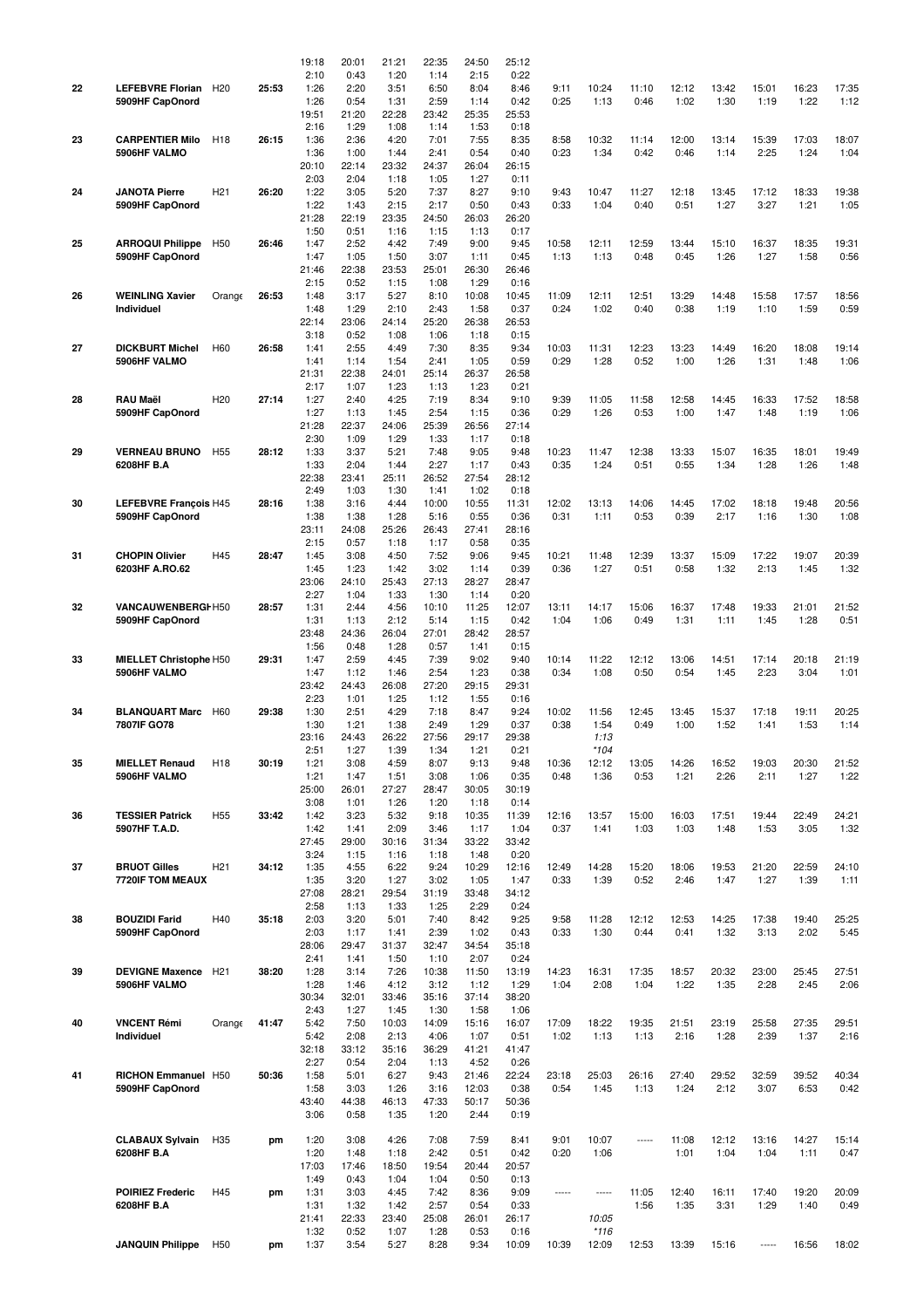| 6203HF A.RO.62                                |                 |         | 1:37<br>21:03<br>3:01 | 2:17<br>22:05<br>1:02 | 1:33<br>23:28<br>1:23 | 3:01<br>24:45<br>1:17 | 1:06<br>26:15<br>1:30 | 0:35<br>26:30<br>0:15 | 0:30  | 1:30<br>16:10<br>$*123$ | 0:44<br>25:39<br>$*138$ | 0:46  | 1:37  |       | 1:40  | 1:06 |
|-----------------------------------------------|-----------------|---------|-----------------------|-----------------------|-----------------------|-----------------------|-----------------------|-----------------------|-------|-------------------------|-------------------------|-------|-------|-------|-------|------|
| <b>FLANDRIN Gautier</b><br>6208HF B.A         | H45             | Abandon | 1:35<br>1:35          | 3:27<br>1:52          | $- - - - -$           | -----                 | -----                 | -----                 | ----- | -----                   | -----                   | ----- | ----- | ----- | ----- | ---- |
|                                               |                 |         | $- - - - -$           | -----                 | -----                 | -----                 | -----                 | 15:44<br>12:17        |       |                         |                         |       |       |       |       |      |
| <b>DELCUSE Noah</b><br>5909HF CapOnord        | H <sub>18</sub> | abs     |                       |                       |                       |                       |                       |                       |       |                         |                         |       |       |       |       |      |
| <b>THOMAS Pascal</b><br>6205HF O <sup>2</sup> | H <sub>55</sub> | abs     |                       |                       |                       |                       |                       |                       |       |                         |                         |       |       |       |       |      |
| <b>TORZ Didier</b><br>5906HF VALMO            | H65             | abs     |                       |                       |                       |                       |                       |                       |       |                         |                         |       |       |       |       |      |
| <b>LEGRAND Simon</b><br>5907HF T.A.D.         | H <sub>21</sub> | abs     |                       |                       |                       |                       |                       |                       |       |                         |                         |       |       |       |       |      |
| LEFEBVRE Valentin Orange<br><b>Individuel</b> |                 | abs     |                       |                       |                       |                       |                       |                       |       |                         |                         |       |       |       |       |      |

| B orange Dame (38)<br>PI Doss. NOM |                                       | 2,3 km 0 m<br>Catg. | 17 P<br><b>Temps</b> |                   |                           |               |               |              |               |               |               |               |               |               |               |                                                |               |
|------------------------------------|---------------------------------------|---------------------|----------------------|-------------------|---------------------------|---------------|---------------|--------------|---------------|---------------|---------------|---------------|---------------|---------------|---------------|------------------------------------------------|---------------|
|                                    |                                       |                     |                      | 1(102)<br>15(136) | 2(106)<br>16(137) 17(138) | 3(107)        | 4(109)<br>Arr | 5(110)       | 6(124)        | 7(45)         | 8(122)        |               |               |               |               | 9(127) 10(128) 11(130) 12(134) 13(131) 14(135) |               |
| 1                                  | <b>KARAMUCKI Elsa</b><br>5906HF VALMO | D35                 | 15:41                | 1:07<br>1:07      | 2:21<br>1:14              | 3:06<br>0:45  | 4:31<br>1:25  | 4:59<br>0:28 | 6:24<br>1:25  | 7:04<br>0:40  | 7:33<br>0:29  | 8:56<br>1:23  | 9:51<br>0:55  | 11:14<br>1:23 | 11:43<br>0:29 | 12:22<br>0:39                                  | 13:08<br>0:46 |
|                                    |                                       |                     |                      | 13:48<br>0:40     | 14:07<br>0:19             | 15:23<br>1:16 | 15:41<br>0:18 |              |               |               |               |               |               |               |               |                                                |               |
| 2                                  | <b>GRESSET-BOURGE(D35</b>             |                     | 16:02                | 1:11              | 2:23                      | 3:10          | 4:42          | 5:02         | 6:31          | 7:17          | 7:47          | 9:14          | 10:13         | 11:40         | 12:10         | 13:01                                          | 13:51         |
|                                    | 5907HF T.A.D.                         |                     |                      | 1:11              | 1:12                      | 0:47          | 1:32          | 0:20         | 1:29          | 0:46          | 0:30          | 1:27          | 0:59          | 1:27          | 0:30          | 0:51                                           | 0:50          |
|                                    |                                       |                     |                      | 14:35             | 14:57                     | 15:34         | 16:02         |              |               |               |               |               |               |               |               |                                                |               |
|                                    |                                       |                     |                      | 0:44              | 0:22                      | 0:37          | 0:28          |              |               |               |               |               |               |               |               |                                                |               |
| 3                                  | <b>SANCHEZ Marlene</b>                | D45                 | 16:17                | 1:15              | 2:30                      | 3:18          | 4:49          | 5:12         | 6:38          | 7:34          | 8:08          | 9:40          | 10:41         | 12:08         | 12:39         | 13:29                                          | 14:17         |
|                                    | 6208HF B.A                            |                     |                      | 1:15<br>14:58     | 1:15<br>15:18             | 0:48<br>15:55 | 1:31<br>16:17 | 0:23         | 1:26<br>13:11 | 0:56          | 0:34          | 1:32          | 1:01          | 1:27          | 0:31          | 0:50                                           | 0:48          |
|                                    |                                       |                     |                      | 0:41              | 0:20                      | 0:37          | 0:22          |              | $*132$        |               |               |               |               |               |               |                                                |               |
| 4                                  | SOLTYSIAK Charlott D21                |                     | 17:07                | 1:13              | 2:28                      | 4:27          | 5:50          | 6:12         | 7:51          | 8:28          | 8:55          | 10:29         | 11:25         | 12:53         | 13:23         | 14:12                                          | 15:03         |
|                                    | 5906HF VALMO                          |                     |                      | 1:13              | 1:15                      | 1:59          | 1:23          | 0:22         | 1:39          | 0:37          | 0:27          | 1:34          | 0:56          | 1:28          | 0:30          | 0:49                                           | 0:51          |
|                                    |                                       |                     |                      | 15:43             | 16:10                     | 16:45         | 17:07         |              |               |               |               |               |               |               |               |                                                |               |
|                                    |                                       |                     |                      | 0:40              | 0:27                      | 0:35          | 0:22          |              |               |               |               |               |               |               |               |                                                |               |
| 5                                  | <b>LAUDE MAGALI</b>                   | D45                 | 17:44                | 1:17              | 2:35                      | 3:24          | 5:07          | 5:29         | 7:04          | 7:58          | 8:26          | 10:19         | 11:26         | 13:08         | 13:43         | 14:34                                          | 15:27         |
|                                    | 6208HF B.A                            |                     |                      | 1:17<br>16:17     | 1:18<br>16:39             | 0:49<br>17:20 | 1:43<br>17:44 | 0:22         | 1:35          | 0:54          | 0:28          | 1:53          | 1:07          | 1:42          | 0:35          | 0:51                                           | 0:53          |
|                                    |                                       |                     |                      | 0:50              | 0:22                      | 0:41          | 0:24          |              |               |               |               |               |               |               |               |                                                |               |
| 6                                  | <b>WOJTKOWIAK Chris D45</b>           |                     | 18:36                | 1:33              | 3:00                      | 3:50          | 5:45          | 6:10         | 7:50          | 8:30          | 9:04          | 10:39         | 11:48         | 13:21         | 13:57         | 14:48                                          | 16:08         |
|                                    | 5909HF CapOnord                       |                     |                      | 1:33              | 1:27                      | 0:50          | 1:55          | 0:25         | 1:40          | 0:40          | 0:34          | 1:35          | 1:09          | 1:33          | 0:36          | 0:51                                           | 1:20          |
|                                    |                                       |                     |                      | 17:00             | 17:26                     | 18:12         | 18:36         |              |               |               |               |               |               |               |               |                                                |               |
|                                    |                                       |                     |                      | 0:52              | 0:26                      | 0:46          | 0:24          |              |               |               |               |               |               |               |               |                                                |               |
| 7                                  | <b>GUILLEMANT Marie Orange</b>        |                     | 19:04                | 1:30              | 2:51                      | 3:37          | 5:11          | 5:33         | 7:06          | 7:57          | 8:49          | 10:32         | 11:39         | 13:08         | 13:36         | 15:24                                          | 16:17         |
|                                    | Individuel                            |                     |                      | 1:30              | 1:21                      | 0:46          | 1:34          | 0:22         | 1:33          | 0:51          | 0:52          | 1:43          | 1:07          | 1:29          | 0:28          | 1:48                                           | 0:53          |
|                                    |                                       |                     |                      | 16:58             | 17:21                     | 18:42         | 19:04         |              |               |               |               |               |               |               |               |                                                |               |
| 8                                  | <b>FICHAUX ANDREA</b>                 | D <sub>18</sub>     | 19:43                | 0:41<br>1:22      | 0:23<br>2:44              | 1:21<br>4:12  | 0:22<br>5:53  | 6:16         | 8:22          | 9:09          | 10:07         | 12:00         | 13:06         | 14:47         | 15:20         | 16:15                                          | 17:13         |
|                                    |                                       |                     |                      | 1:22              | 1:22                      | 1:28          | 1:41          | 0:23         | 2:06          | 0:47          | 0:58          | 1:53          | 1:06          | 1:41          | 0:33          | 0:55                                           | 0:58          |
|                                    | 6208HF B.A                            |                     |                      | 18:04             | 18:28                     | 19:17         | 19:43         |              |               |               |               |               |               |               |               |                                                |               |
|                                    |                                       |                     |                      | 0:51              | 0:24                      | 0:49          | 0:26          |              |               |               |               |               |               |               |               |                                                |               |
| 9                                  | <b>SCHIMPF Leila</b>                  | D <sub>18</sub>     | 20:04                | 1:43              | 3:24                      | 4:22          | 6:07          | 6:36         | 8:17          | 8:54          | 10:24         | 12:12         | 13:26         | 15:25         | 15:57         | 16:34                                          | 17:25         |
|                                    | 5909HF CapOnord                       |                     |                      | 1:43              | 1:40                      | 0:58          | 1:44          | 0:29         | 1:40          | 0:36          | 1:30          | 1:47          | 1:13          | 1:59          | 0:31          | 0:37                                           | 0:51          |
|                                    |                                       |                     |                      | 18:19             | 18:47                     | 19:42         | 20:04         |              |               |               |               |               |               |               |               |                                                |               |
|                                    |                                       |                     |                      | 0:54              | 0:28                      | 0:55          | 0:22          |              |               |               |               |               |               |               |               |                                                |               |
| 10                                 | <b>ARMAING Céline</b><br>5906HF VALMO | D <sub>50</sub>     | 21:02                | 1:23<br>1:23      | 2:47<br>1:24              | 3:58<br>1:11  | 5:44<br>1:46  | 6:18<br>0:34 | 8:14<br>1:56  | 8:59<br>0:45  | 9:46<br>0:47  | 12:04<br>2:18 | 13:23<br>1:19 | 15:12<br>1:49 | 16:13<br>1:01 | 17:25<br>1:12                                  | 18:20<br>0:55 |
|                                    |                                       |                     |                      | 19:19             | 19:45                     | 20:36         | 21:02         |              |               |               |               |               |               |               |               |                                                |               |
|                                    |                                       |                     |                      | 0:59              | 0:26                      | 0:51          | 0:26          |              |               |               |               |               |               |               |               |                                                |               |
| 11                                 | <b>ARROQUI Mathilde</b>               | D <sub>21</sub>     | 21:30                | 1:34              | 3:11                      | 4:47          | 6:43          | 7:12         | 9:32          | 10:18         | 10:54         | 13:02         | 14:19         | 16:08         | 16:48         | 17:52                                          | 18:55         |
|                                    | 5909HF CapOnord                       |                     |                      | 1:34              | 1:37                      | 1:36          | 1:56          | 0:29         | 2:20          | 0:46          | 0:36          | 2:08          | 1:17          | 1:49          | 0:40          | 1:04                                           | 1:03          |
|                                    |                                       |                     |                      | 19:51             | 20:17                     | 21:00         | 21:30         |              |               |               |               |               |               |               |               |                                                |               |
|                                    |                                       |                     |                      | 0:56              | 0:26                      | 0:43          | 0:30          |              |               |               |               |               |               |               |               |                                                |               |
| 12                                 | <b>BRUNOT Léonie</b>                  | D <sub>18</sub>     | 22:02                | 1:30              | 3:16                      | 4:20          | 6:41          | 7:05         | 9:02          | 10:04<br>1:02 | 10:46<br>0:42 | 13:53<br>3:07 | 15:12<br>1:19 | 17:16         | 17:53         | 18:44                                          | 19:41         |
|                                    | 5909HF CapOnord                       |                     |                      | 1:30<br>20:31     | 1:46<br>20:54             | 1:04<br>21:38 | 2:21<br>22:02 | 0:24         | 1:57          |               |               |               |               | 2:04          | 0:37          | 0:51                                           | 0:57          |
|                                    |                                       |                     |                      | 0:50              | 0:23                      | 0:44          | 0:24          |              |               |               |               |               |               |               |               |                                                |               |
| 13                                 | DARRAS Cassandra D20                  |                     | 22:22                | 1:17              | 2:53                      | 3:53          | 6:05          | 6:35         | 9:06          | 10:00         | 10:40         | 12:48         | 14:18         | 16:30         | 16:58         | 18:09                                          | 19:13         |
|                                    | 5907HF T.A.D.                         |                     |                      | 1:17              | 1:36                      | 1:00          | 2:12          | 0:30         | 2:31          | 0:54          | 0:40          | 2:08          | 1:30          | 2:12          | 0:28          | 1:11                                           | 1:04          |
|                                    |                                       |                     |                      | 20:16             | 20:52                     | 21:54         | 22:22         |              |               |               |               |               |               |               |               |                                                |               |
|                                    |                                       |                     |                      | 1:03              | 0:36                      | 1:02          | 0:28          |              |               |               |               |               |               |               |               |                                                |               |
| 14                                 | <b>BRETON Christelle</b> D21          |                     | 22:48                | 1:33              | 2:55                      | 3:57          | 5:31          | 5:55         | 7:51          | 8:40          | 10:58         | 13:04         | 14:35         | 16:21         | 16:58         | 17:58                                          | 19:02         |
|                                    | 5906HF VALMO                          |                     |                      | 1:33              | 1:22                      | 1:02          | 1:34          | 0:24         | 1:56          | 0:49          | 2:18          | 2:06          | 1:31          | 1:46          | 0:37          | 1:00                                           | 1:04          |
|                                    |                                       |                     |                      | 21:11<br>2:09     | 21:40<br>0:29             | 22:27<br>0:47 | 22:48<br>0:21 |              |               |               |               |               |               |               |               |                                                |               |
| 15                                 | <b>BRUNOT Clémence Orange</b>         |                     | 22:53                | 1:37              | 3:09                      | 4:16          | 5:59          | 6:25         | 11:12         | 11:57         | 12:25         | 14:50         | 15:54         | 18:06         | 18:40         | 19:35                                          | 20:26         |
|                                    | 5909HF CapOnord                       |                     |                      | 1:37              | 1:32                      | 1:07          | 1:43          | 0:26         | 4:47          | 0:45          | 0:28          | 2:25          | 1:04          | 2:12          | 0:34          | 0:55                                           | 0:51          |
|                                    |                                       |                     |                      | 21:18             | 21:43                     | 22:29         | 22:53         |              |               |               |               |               |               |               |               |                                                |               |
|                                    |                                       |                     |                      | 0:52              | 0:25                      | 0:46          | 0:24          |              |               |               |               |               |               |               |               |                                                |               |
| 16                                 | <b>BAUDSON Claire</b>                 | D40                 | 23:02                | 1:34              | 3:07                      | 4:05          | 5:55          | 6:21         | 8:11          | 10:03         | 11:36         | 13:47         | 15:23         | 17:20         | 18:02         | 18:58                                          | 20:02         |
|                                    | 5906HF VALMO                          |                     |                      | 1:34              | 1:33                      | 0:58          | 1:50          | 0:26         | 1:50          | 1:52          | 1:33          | 2:11          | 1:36          | 1:57          | 0:42          | 0:56                                           | 1:04          |
|                                    |                                       |                     |                      | 21:00             | 21:27                     | 22:31         | 23:02         |              |               |               |               |               |               |               |               |                                                |               |
| 17                                 | <b>BUCKMAN Laetitia</b>               | D45                 | 23:42                | 0:58<br>0:37      | 0:27<br>4:49              | 1:04<br>5:58  | 0:31<br>8:10  | 8:37         | 10:30         | 11:31         | 12:12         | 15:11         | 16:40         | 18:37         | 19:18         | 20:16                                          | 21:08         |
|                                    | 5909HF CapOnord                       |                     |                      | 0:37              | 4:12                      | 1:09          | 2:12          | 0:27         | 1:53          | 1:01          | 0:41          | 2:59          | 1:29          | 1:57          | 0:41          | 0:58                                           | 0:52          |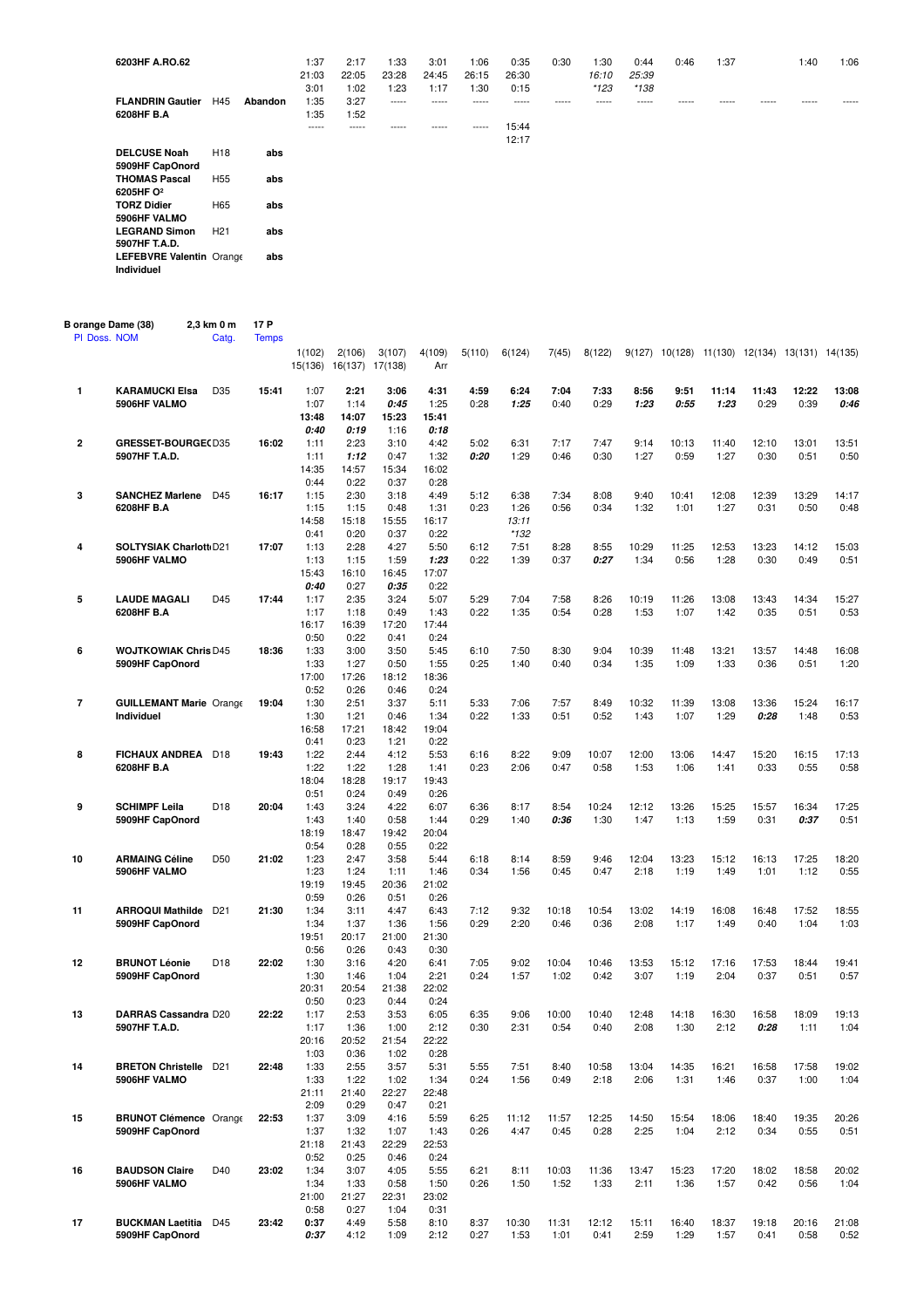|                                   |                                                                                            |                     |                      | 21:56<br>0:48                          | 22:21<br>0:25                          | 23:11<br>0:50                          | 23:42<br>0:31                          |               |                                  |               |                |               |               |                                               |               |               |               |
|-----------------------------------|--------------------------------------------------------------------------------------------|---------------------|----------------------|----------------------------------------|----------------------------------------|----------------------------------------|----------------------------------------|---------------|----------------------------------|---------------|----------------|---------------|---------------|-----------------------------------------------|---------------|---------------|---------------|
| 18                                | <b>PRINS Sandrine</b><br>6208HF B.A                                                        | D40                 | 24:36                | 1:32<br>1:32<br>20:42                  | 3:08<br>1:36<br>21:09                  | 6:24<br>3:16<br>24:09                  | 8:10<br>1:46<br>24:36                  | 8:34<br>0:24  | 10:25<br>1:51                    | 11:20<br>0:55 | 11:55<br>0:35  | 13:58<br>2:03 | 15:04<br>1:06 | 17:09<br>2:05                                 | 17:45<br>0:36 | 18:39<br>0:54 | 19:46<br>1:07 |
| 19                                | ARROQUI Anne-sopi D50<br>5909HF CapOnord                                                   |                     | 24:47                | 0:56<br>1:32<br>1:32                   | 0:27<br>3:09<br>1:37                   | 3:00<br>4:11<br>1:02                   | 0:27<br>6:04<br>1:53                   | 6:31<br>0:27  | 8:37<br>2:06                     | 9:26<br>0:49  | 12:08<br>2:42  | 15:27<br>3:19 | 16:48<br>1:21 | 18:54<br>2:06                                 | 19:30<br>0:36 | 20:29<br>0:59 | 21:36<br>1:07 |
| 20                                | <b>PRUVOST Virginie</b>                                                                    | D <sub>50</sub>     | 26:00                | 22:39<br>1:03<br>1:50                  | 23:10<br>0:31<br>3:34                  | 24:08<br>0:58<br>4:44                  | 24:47<br>0:39<br>6:48                  | 7:19          | 9:59                             | 11:08         | 13:04          | 15:22         | 17:01         | 19:18                                         | 19:59         | 21:21         | 22:35         |
|                                   | 6208HF B.A                                                                                 |                     |                      | 1:50<br>23:43<br>1:08                  | 1:44<br>24:17<br>0:34                  | 1:10<br>25:18<br>1:01                  | 2:04<br>26:00<br>0:42                  | 0:31          | 2:40                             | 1:09          | 1:56           | 2:18          | 1:39          | 2:17                                          | 0:41          | 1:22          | 1:14          |
| 21                                | <b>FINET Patricia</b><br>5906HF VALMO                                                      | D50                 | 26:28                | 2:25<br>2:25<br>24:50<br>0:56          | 3:49<br>1:24<br>25:16<br>0:26          | 5:19<br>1:30<br>26:05<br>0:49          | 7:23<br>2:04<br>26:28<br>0:23          | 7:51<br>0:28  | 11:53<br>4:02                    | 12:45<br>0:52 | 13:48<br>1:03  | 16:38<br>2:50 | 18:05<br>1:27 | 20:04<br>1:59                                 | 20:39<br>0:35 | 22:52<br>2:13 | 23:54<br>1:02 |
| 22                                | <b>MARTIN Laetitia</b><br>5906HF VALMO                                                     | D45                 | 27:42                | 2:41<br>2:41<br>24:56                  | 4:32<br>1:51<br>25:26                  | 6:07<br>1:35<br>27:07                  | 8:50<br>2:43<br>27:42                  | 9:22<br>0:32  | 11:34<br>2:12                    | 12:45<br>1:11 | 13:38<br>0:53  | 16:32<br>2:54 | 18:04<br>1:32 | 20:17<br>2:13                                 | 21:04<br>0:47 | 22:15<br>1:11 | 23:33<br>1:18 |
| 23                                | <b>BEN KHALED Isabell D65</b><br>5906HF VALMO                                              |                     | 27:47                | 1:23<br>1:58<br>1:58                   | 0:30<br>3:44<br>1:46                   | 1:41<br>4:57<br>1:13                   | 0:35<br>7:05<br>2:08                   | 7:39<br>0:34  | 10:00<br>2:21                    | 11:31<br>1:31 | 12:25<br>0:54  | 15:52<br>3:27 | 17:48<br>1:56 | 20:46<br>2:58                                 | 21:34<br>0:48 | 22:42<br>1:08 | 24:19<br>1:37 |
| 24                                | <b>GEERAERT Marie</b><br>5909HF CapOnord                                                   | D40                 | 30:04                | 25:24<br>1:05<br>1:29<br>1:29          | 26:01<br>0:37<br>3:05<br>1:36          | 27:02<br>1:01<br>4:16<br>1:11          | 27:47<br>0:45<br>6:21<br>2:05          | 12:58<br>6:37 | 14:53<br>1:55                    | 16:08<br>1:15 | 18:37<br>2:29  | 21:06<br>2:29 | 22:41<br>1:35 | 24:38<br>1:57                                 | 25:31<br>0:53 | 26:21<br>0:50 | 27:27<br>1:06 |
| 25                                | <b>VINCENT Cecile</b><br>Individuel                                                        | Orange              | 31:03                | 28:29<br>1:02<br>2:11<br>2:11          | 28:58<br>0:29<br>4:06<br>1:55          | 29:39<br>0:41<br>5:19<br>1:13          | 30:04<br>0:25<br>7:33<br>2:14          | 8:45<br>1:12  | 11:31<br>2:46                    | 12:57<br>1:26 | 16:22<br>3:25  | 18:37<br>2:15 | 20:21<br>1:44 | 23:48<br>3:27                                 | 24:37<br>0:49 | 26:28<br>1:51 | 27:39<br>1:11 |
| 26                                | JACQUEMART MarinD35<br>5909HF CapOnord                                                     |                     | 31:09                | 28:47<br>1:08<br>1:45<br>1:45          | 29:23<br>0:36<br>3:50<br>2:05          | 30:25<br>1:02<br>5:26<br>1:36          | 31:03<br>0:38<br>8:07<br>2:41          | 8:44<br>0:37  | 12:01<br>3:17                    | 13:07<br>1:06 | 15:06<br>1:59  | 18:24<br>3:18 | 20:17<br>1:53 | 23:08<br>2:51                                 | 24:20<br>1:12 | 25:39<br>1:19 | 27:03<br>1:24 |
| 27                                | <b>NATIEZ Marie</b><br>5909HF CapOnord                                                     | D <sub>21</sub>     | 33:08                | 28:31<br>1:28<br>2:07<br>2:07<br>31:02 | 29:10<br>0:39<br>3:49<br>1:42<br>31:40 | 30:40<br>1:30<br>5:55<br>2:06<br>32:36 | 31:09<br>0:29<br>8:24<br>2:29<br>33:08 | 12:53<br>4:29 | 15:41<br>2:48                    | 17:08<br>1:27 | 19:05<br>1:57  | 21:32<br>2:27 | 23:20<br>1:48 | 25:50<br>2:30                                 | 26:39<br>0:49 | 27:53<br>1:14 | 29:46<br>1:53 |
| 28                                | <b>BLANDIN Maïté</b><br>5909HF CapOnord                                                    | D40                 | 33:27                | 1:16<br>1:59<br>1:59<br>30:05          | 0:38<br>4:20<br>2:21<br>30:47          | 0:56<br>5:56<br>1:36<br>32:48          | 0:32<br>8:49<br>2:53<br>33:27          | 9:24<br>0:35  | 12:35<br>3:11                    | 13:55<br>1:20 | 14:50<br>0:55  | 18:38<br>3:48 | 20:58<br>2:20 | 23:47<br>2:49                                 | 24:51<br>1:04 | 26:32<br>1:41 | 28:12<br>1:40 |
| 29                                | <b>SCHIMPF Géraldine D45</b><br>5909HF CapOnord                                            |                     | 34:02                | 1:53<br>1:52<br>1:52<br>30:16          | 0:42<br>3:39<br>1:47<br>30:46          | 2:01<br>4:45<br>1:06<br>33:32          | 0:39<br>8:12<br>3:27<br>34:02          | 9:17<br>1:05  | 12:13<br>2:56                    | 13:36<br>1:23 | 16:19<br>2:43  | 21:04<br>4:45 | 22:33<br>1:29 | 25:03<br>2:30                                 | 25:45<br>0:42 | 28:12<br>2:27 | 29:09<br>0:57 |
| 30                                | <b>SOLTYSIAK Séverine D50</b><br>5906HF VALMO                                              |                     | 34:48                | 1:07<br>2:04<br>2:04<br>31:52          | 0:30<br>4:23<br>2:19<br>32:38          | 2:46<br>5:36<br>1:13<br>34:15          | 0:30<br>8:14<br>2:38<br>34:48          | 9:21<br>1:07  | 12:04<br>2:43                    | 13:09<br>1:05 | 17:46<br>4:37  | 22:59<br>5:13 | 24:59<br>2:00 | 27:15<br>2:16                                 | 28:12<br>0:57 | 29:16<br>1:04 | 30:39<br>1:23 |
| 31                                | <b>BAUD Sandrine</b><br>6203HF A.RO.62                                                     | D45                 | 35:04                | 1:13<br>2:53<br>2:53<br>32:44          | 0:46<br>5:04<br>2:11<br>33:10          | 1:37<br>6:21<br>1:17<br>34:34          | 0:33<br>8:43<br>2:22<br>35:04          | 9:11<br>0:28  | 12:14<br>3:03                    | 13:24<br>1:10 | 17:51<br>4:27  | 21:15<br>3:24 | 23:13<br>1:58 | 26:46<br>3:33                                 | 27:45<br>0:59 | 29:57<br>2:12 | 31:18<br>1:21 |
| 32                                | LEFEBVRE Elisabeth D50<br>5909HF CapOnord                                                  |                     | 49:45                | 1:26<br>3:12<br>3:12<br>46:11<br>2:03  | 0:26<br>7:22<br>4:10<br>46:50<br>0:39  | 1:24<br>9:15<br>1:53<br>49:09<br>2:19  | 0:30<br>12:08<br>2:53<br>49:45<br>0:36 | 12:40<br>0:32 | 15:39<br>2:59                    | 17:21<br>1:42 | 29:51<br>12:30 | 33:19<br>3:28 | 37:23<br>4:04 | 40:07<br>2:44                                 | 40:58<br>0:51 | 42:41<br>1:43 | 44:08<br>1:27 |
|                                   | <b>PRIEUR Noémie</b><br>5906HF VALMO                                                       | D40                 | pm                   | 1:32<br>1:32<br>20:51                  | 3:10<br>1:38<br>21:17                  | 4:10<br>1:00<br>22:02                  | 5:50<br>1:40<br>22:29                  | 6:18<br>0:28  | 9:22<br>3:04<br>13:19            | 10:12<br>0:50 | 11:46<br>1:34  | -----         | 15:22<br>3:36 | 17:28<br>2:06                                 | 18:11<br>0:43 | 18:59<br>0:48 | 20:00<br>1:01 |
|                                   | <b>HADRI Sara</b><br>5909HF CapOnord                                                       | D <sub>21</sub>     | pm                   | 0:51<br>3:20<br>3:20<br>25:35          | 0:26<br>5:27<br>2:07<br>26:15          | 0:45<br>6:29<br>1:02<br>27:13          | 0:27<br>9:58<br>3:29<br>28:00          | 10:24<br>0:26 | $*125$<br>13:16<br>2:52<br>18:54 | 14:41<br>1:25 | 15:26<br>0:45  | 17:33<br>2:07 | -----         | 21:43<br>4:10                                 | 22:36<br>0:53 | 23:33<br>0:57 | 24:30<br>0:57 |
|                                   | <b>NOEL Annie</b>                                                                          | D50                 | abs                  | 1:05                                   | 0:40                                   | 0:58                                   | 0:47                                   |               | *126                             |               |                |               |               |                                               |               |               |               |
|                                   | 6205HF O <sup>2</sup><br><b>FLAMENT Isabelle</b><br>5906HF VALMO                           | D40                 | abs                  |                                        |                                        |                                        |                                        |               |                                  |               |                |               |               |                                               |               |               |               |
|                                   | <b>TORZ-DRUON Magal D70</b><br>5906HF VALMO<br><b>DUBREUCQ Perrine D21</b><br>5906HF VALMO |                     | abs<br>abs           |                                        |                                        |                                        |                                        |               |                                  |               |                |               |               |                                               |               |               |               |
|                                   |                                                                                            |                     |                      |                                        |                                        |                                        |                                        |               |                                  |               |                |               |               |                                               |               |               |               |
| C Jaune Homme (7)<br>PI Doss. NOM |                                                                                            | 2,8 km 0 m<br>Catg. | 17 P<br><b>Temps</b> | 1(104)                                 | 2(106)                                 | 3(108)                                 | 4(110)                                 | 5(112)        | 6(114)                           | 7(117)        | 8(116)         |               |               | 9(115) 10(45) 11(124) 12(127) 13(128) 14(133) |               |               |               |
|                                   |                                                                                            |                     |                      |                                        | 15(134) 16(137) 17(138)                |                                        | Arr                                    |               |                                  |               |                |               |               |                                               |               |               |               |

**1 CHABE LUCA** Jaune Jeu Ho **15:55 0:59 1:53 2:49 3:59 5:10 6:14 7:07 7:28 8:06 9:46 10:23 11:04 11:52 13:04 6208HF B.A 0:59 0:54 0:56 1:10 1:11 1:04 0:53 0:21 0:38 1:40 0:37 0:41 0:48 1:12**

**14:05 15:00 15:35 15:55 1:01 0:55 0:35** 0:20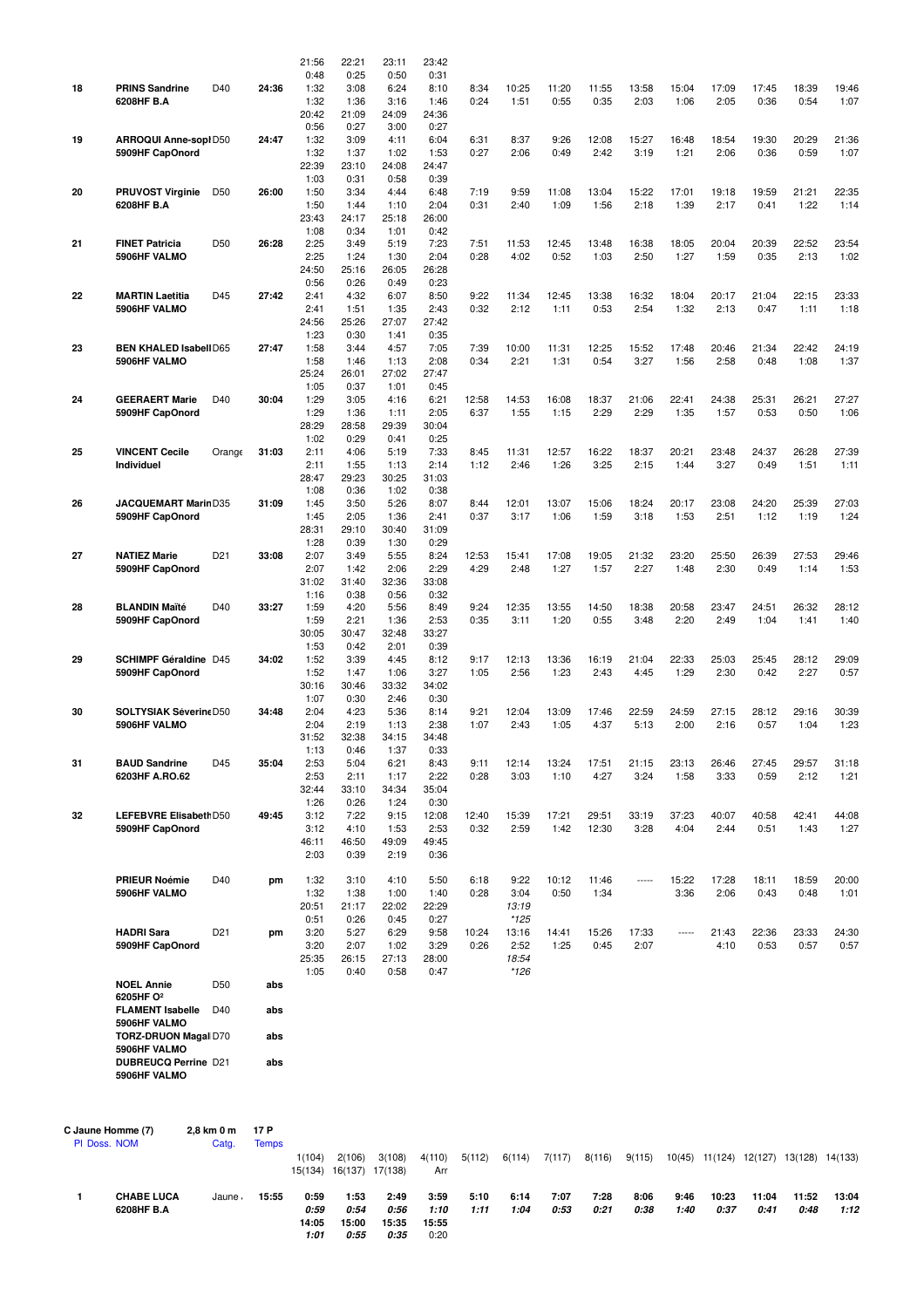| $\overline{2}$ | <b>MOTHERON Nathan H16</b> |                              | 18:20 | 1:03  | 1:58  | 2:56  | 4:14          | 5:43  | 6:52          | 7:47  | 8:14  | 9:02  | 11:04 | 11:48 | 12:38 | 13:31 | 15:00 |
|----------------|----------------------------|------------------------------|-------|-------|-------|-------|---------------|-------|---------------|-------|-------|-------|-------|-------|-------|-------|-------|
|                | 6208HF B.A                 |                              |       | 1:03  | 0:55  | 0:58  | 1:18          | 1:29  | 1:09          | 0:55  | 0:27  | 0:48  | 2:02  | 0:44  | 0:50  | 0:53  | 1:29  |
|                |                            |                              |       | 16:17 | 17:21 | 17:56 | 18:20         |       |               |       |       |       |       |       |       |       |       |
|                |                            |                              |       | 1:17  | 1:04  | 0:35  | 0:24          |       |               |       |       |       |       |       |       |       |       |
| 3              | DASSONVILLE GabriH16       |                              | 24:11 | 1:14  | 2:38  | 4:19  | 5:56          | 7:47  | 9:14          | 10:26 | 10:57 | 11:52 | 14:38 | 15:41 | 16:34 | 17:48 | 19:30 |
|                | 6208HF B.A                 |                              |       | 1:14  | 1:24  | 1:41  | 1:37          | 1:51  | 1:27          | 1:12  | 0:31  | 0:55  | 2:46  | 1:03  | 0:53  | 1:14  | 1:42  |
|                |                            |                              |       | 21:15 | 22:48 | 23:48 | 24:11         |       |               |       |       |       |       |       |       |       |       |
|                |                            |                              |       | 1:45  | 1:33  | 1:00  | 0:23          |       |               |       |       |       |       |       |       |       |       |
| 4              | <b>MUDES Enzo</b>          | H <sub>16</sub>              | 25:22 | 1:17  | 2:19  | 3:57  | 5:27          | 7:07  | 8:23          | 10:39 | 11:06 | 11:56 | 14:01 | 14:50 | 15:44 | 16:56 | 18:45 |
|                | 6208HF B.A                 |                              |       | 1:17  | 1:02  | 1:38  | 1:30          | 1:40  | 1:16          | 2:16  | 0:27  | 0:50  | 2:05  | 0:49  | 0:54  | 1:12  | 1:49  |
|                |                            |                              |       | 22:44 | 24:01 | 25:04 | 25:22         |       |               |       |       |       |       |       |       |       |       |
|                |                            |                              |       | 3:59  | 1:17  | 1:03  | 0:18          |       |               |       |       |       |       |       |       |       |       |
| 5              |                            |                              | 30:53 | 1:54  | 3:27  | 5:00  | 6:41          | 10:19 | 12:00         | 13:28 | 14:05 | 15:15 | 18:07 | 19:14 | 20:21 | 22:01 | 24:15 |
|                | 5906HF VALMO               | <b>BOUSSEMART FrédéJaune</b> |       | 1:54  | 1:33  | 1:33  | 1:41          | 3:38  | 1:41          | 1:28  | 0:37  | 1:10  | 2:52  | 1:07  | 1:07  | 1:40  | 2:14  |
|                |                            |                              |       | 27:00 | 28:56 | 30:22 | 30:53         |       |               |       |       |       |       |       |       |       |       |
|                |                            |                              |       | 2:45  | 1:56  | 1:26  | 0:31          |       |               |       |       |       |       |       |       |       |       |
| 6              | <b>LEFEBVRE Adam</b>       | H <sub>16</sub>              | 35:54 | 1:28  | 2:50  | 7:40  | 9:47          | 12:18 | 14:24         | 15:57 | 17:33 | 19:00 | 22:06 | 23:34 | 24:41 | 26:26 | 29:43 |
|                | 5909HF CapOnord            |                              |       | 1:28  | 1:22  | 4:50  | 2:07          | 2:31  | 2:06          | 1:33  | 1:36  | 1:27  | 3:06  | 1:28  | 1:07  | 1:45  | 3:17  |
|                |                            |                              |       | 31:50 | 33:54 | 35:00 | 35:54         |       | 6:12          |       |       |       |       |       |       |       |       |
|                |                            |                              |       | 2:07  | 2:04  | 1:06  |               |       |               |       |       |       |       |       |       |       |       |
| $\overline{7}$ | <b>SOLTYSIAK Louis</b>     | H <sub>14</sub>              | 48:29 | 3:13  | 6:06  |       | 0:54<br>12:46 | 17:17 | *107<br>20:29 | 23:22 | 25:01 | 26:40 |       | 33:38 | 35:14 |       | 41:17 |
|                |                            |                              |       |       |       | 9:05  |               |       |               |       |       |       | 32:01 |       |       | 37:55 |       |
|                | 5906HF VALMO               |                              |       | 3:13  | 2:53  | 2:59  | 3:41          | 4:31  | 3:12          | 2:53  | 1:39  | 1:39  | 5:21  | 1:37  | 1:36  | 2:41  | 3:22  |
|                |                            |                              |       | 43:31 | 46:00 | 47:36 | 48:29         |       |               |       |       |       |       |       |       |       |       |
|                |                            |                              |       | 2:14  | 2:29  | 1:36  | 0:53          |       |               |       |       |       |       |       |       |       |       |

|    | D Jaune Dame (17)<br>PI Doss. NOM       | 2,0 km 0 m<br>Catg. | 15 P<br><b>Temps</b> |                               |                               |              |                         |               |               |               |               |               |               |               |               |                                                |               |
|----|-----------------------------------------|---------------------|----------------------|-------------------------------|-------------------------------|--------------|-------------------------|---------------|---------------|---------------|---------------|---------------|---------------|---------------|---------------|------------------------------------------------|---------------|
|    |                                         |                     |                      | 1(103)<br>15(138)             | 2(140)<br>Arr                 | 3(108)       | 4(109)                  | 5(111)        | 6(122)        | 7(45)         | 8(123)        |               |               |               |               | 9(125) 10(128) 11(130) 12(134) 13(132) 14(136) |               |
| 1  | <b>CLABAUX Norah</b>                    | D <sub>16</sub>     | 13:51                | 1:16                          | 2:07                          | 3:05         | 4:28                    | 4:52          | 6:20          | 6:44          | 7:05          | 7:40          | 8:52          | 10:12         | 10:39         | 11:07                                          | 12:41         |
|    | 6208HF B.A                              |                     |                      | 1:16<br>13:29<br>0:48         | 0:51<br>13:51                 | 0:58         | 1:23                    | 0:24          | 1:28          | 0:24          | 0:21          | 0:35          | 1:12          | 1:20          | 0:27          | 0:28                                           | 1:34          |
| 2  | <b>FLANDRIN Sasha</b>                   | D <sub>16</sub>     | 13:53                | 1:21                          | 0:22<br>2:19                  | 2:51         | 3:54                    | 4:17          | 5:27          | 5:55          | 6:18          | 6:55          | 8:15          | 9:46          | 10:22         | 11:02                                          | 12:34         |
|    | 6208HF B.A                              |                     |                      | 1:21<br>13:31<br>0:57         | 0:58<br>13:53<br>0:22         | 0:32         | 1:03                    | 0:23          | 1:10          | 0:28          | 0:23          | 0:37          | 1:20          | 1:31          | 0:36          | 0:40                                           | 1:32          |
| 3  | <b>BAUDSON Clémentir D16</b>            |                     | 15:21                | 1:30                          | 2:27                          | 3:08         | 4:21                    | 4:47          | 6:09          | 6:08          | 7:01          | 7:46          | 9:27          | 11:10         | 11:46         | 12:14                                          | 13:54         |
|    | 5906HF VALMO                            |                     |                      | 1:30<br>15:00<br>1:06         | 0:57<br>15:21<br>0:21         | 0:41         | 1:13                    | 0:26          | 1:22          |               | 0:53          | 0:45          | 1:41          | 1:43          | 0:36          | 0:28                                           | 1:40          |
| 4  | <b>CLABAUX Emma</b>                     | D <sub>14</sub>     | 17:56                | 1:28                          | 2:21                          | 3:53         | 5:03                    | 5:35          | 6:54          | 7:24          | 7:48          | 10:06         | 12:26         | 14:05         | 14:35         | 15:10                                          | 16:33         |
|    | 6208HF B.A                              |                     |                      | 1:28<br>17:34<br>1:01         | 0:53<br>17:56<br>0:22         | 1:32         | 1:10                    | 0:32          | 1:19          | 0:30          | 0:24          | 2:18          | 2:20          | 1:39          | 0:30          | 0:35                                           | 1:23          |
| 5  | <b>DUBOIS Salomé</b>                    | Jaune               | 20:12                | 1:52                          | 3:06                          | 4:16         | 5:45                    | 6:31          | 8:23          | 9:05          | 9:45          | 10:35         | 13:44         | 15:38         | 16:16         | 16:54                                          | 18:42         |
|    | 5906HF VALMO                            |                     |                      | 1:52<br>19:49<br>1:07         | 1:14<br>20:12<br>0:23         | 1:10         | 1:29                    | 0:46          | 1:52          | 0:42          | 0:40          | 0:50          | 3:09          | 1:54          | 0:38          | 0:38                                           | 1:48          |
| 6  | <b>SEILLIER Louise</b>                  | D <sub>14</sub>     | 21:53                | 1:36                          | 3:05                          | 4:15         | 5:41                    | 6:15          | 8:53          | 9:22          | 9:48          | 12:23         | 14:47         | 16:47         | 17:24         | 18:33                                          | 20:15         |
|    | 6208HF B.A                              |                     |                      | 1:36<br>21:22<br>1:07         | 1:29<br>21:53<br>0:31         | 1:10         | 1:26                    | 0:34          | 2:38          | 0:29          | 0:26          | 2:35          | 2:24          | 2:00          | 0:37          | 1:09                                           | 1:42          |
| 7  | <b>RASSOUW Anaïs</b><br>5909HF CapOnord | D <sub>14</sub>     | 25:01                | 1:35<br>1:35<br>24:34<br>1:30 | 2:45<br>1:10<br>25:01<br>0:27 | 4:00<br>1:15 | 5:42<br>1:42            | 6:26<br>0:44  | 11:54<br>5:28 | 12:43<br>0:49 | 13:09<br>0:26 | 14:30<br>1:21 | 17:02<br>2:32 | 19:34<br>2:32 | 20:12<br>0:38 | 21:03<br>0:51                                  | 23:04<br>2:01 |
| 8  | <b>PRINS Margot</b>                     | D <sub>14</sub>     | 26:54                | 1:56                          | 3:14                          | 4:10         | 6:05                    | 6:36          | 10:33         | 11:14         | 11:46         | 12:48         | 16:15         | 20:31         | 22:57         | 23:32                                          | 25:18         |
|    | 6208HF B.A                              |                     |                      | 1:56<br>26:29<br>1:11         | 1:18<br>26:54<br>0:25         | 0:56         | 1:55<br>21:57<br>$*132$ | 0:31          | 3:57          | 0:41          | 0:32          | 1:02          | 3:27          | 4:16          | 2:26          | 0:35                                           | 1:46          |
| 9  | <b>BAILLEUL Lilou</b><br>6208HF B.A     | D <sub>14</sub>     | 28:54                | 1:44<br>1:44<br>28:30         | 2:56<br>1:12<br>28:54         | 4:28<br>1:32 | 7:34<br>3:06            | 8:03<br>0:29  | 10:14<br>2:11 | 11:08<br>0:54 | 12:35<br>1:27 | 14:31<br>1:56 | 18:17<br>3:46 | 22:31<br>4:14 | 24:52<br>2:21 | 25:35<br>0:43                                  | 27:13<br>1:38 |
|    |                                         |                     |                      | 1:17                          | 0:24                          |              |                         |               |               |               |               |               |               |               |               |                                                |               |
| 10 | <b>NOYON Marie</b><br>Individuel        | Jaune               | 29:07                | 3:30<br>3:30<br>28:31<br>1:19 | 5:25<br>1:55<br>29:07<br>0:36 | 7:14<br>1:49 | 8:57<br>1:43            | 9:37<br>0:40  | 13:28<br>3:51 | 14:27<br>0:59 | 15:14<br>0:47 | 17:19<br>2:05 | 20:10<br>2:51 | 22:20<br>2:10 | 23:02<br>0:42 | 25:02<br>2:00                                  | 27:12<br>2:10 |
| 11 | <b>THERY Sophie</b>                     | Jaune               | 29:14                | 2:50                          | 4:36                          | 5:39         | 7:57                    | 8:47          | 11:10         | 12:02         | 12:47         | 14:08         | 17:07         | 20:05         | 21:00         | 22:47                                          | 25:40         |
|    | Individuel                              |                     |                      | 2:50<br>28:15<br>2:35         | 1:46<br>29:14<br>0:59         | 1:03         | 2:18                    | 0:50          | 2:23          | 0:52          | 0:45          | 1:21          | 2:59          | 2:58          | 0:55          | 1:47                                           | 2:53          |
| 12 | DA NAZARE Laurenc Jaune                 |                     | 30:28                | 2:03                          | 5:34                          | 7:10         | 8:45                    | 9:48          | 13:42         | 14:53         | 15:38         | 18:35         | 21:17         | 24:16         | 25:02         | 26:24                                          | 28:34         |
|    | 5906HF VALMO                            |                     |                      | 2:03<br>29:52<br>1:18         | 3:31<br>30:28<br>0:36         | 1:36         | 1:35                    | 1:03          | 3:54          | 1:11          | 0:45          | 2:57          | 2:42          | 2:59          | 0:46          | 1:22                                           | 2:10          |
| 13 | <b>D'HONT Claude</b><br>5906HF VALMO    | Jaune ,             | 35:08                | 2:28<br>2:28<br>34:25<br>1:23 | 4:22<br>1:54<br>35:08<br>0:43 | 5:15<br>0:53 | 7:05<br>1:50            | 7:59<br>0:54  | 14:23<br>6:24 | 15:06<br>0:43 | 15:38<br>0:32 | 17:05<br>1:27 | 25:39<br>8:34 | 28:26<br>2:47 | 29:16<br>0:50 | 30:20<br>1:04                                  | 33:02<br>2:42 |
|    | <b>VERNEAU Anna</b><br>6208HF B.A       | D <sub>16</sub>     | pm                   | 1:16<br>1:16<br>15:03<br>0:53 | 2:07<br>0:51<br>15:27<br>0:24 | 2:40<br>0:33 | -----                   | 3:59<br>1:19  | 6:14<br>2:15  | 6:50<br>0:36  | 7:14<br>0:24  | 7:55<br>0:41  | 9:26<br>1:31  | 11:08<br>1:42 | 11:43<br>0:35 | 12:35<br>0:52                                  | 14:10<br>1:35 |
|    | <b>BALLAIS Maite</b><br>Individuel      | Jaune.              | pm                   | 3:56<br>3:56                  | $\overline{\phantom{a}}$      | 9:42<br>5:46 | 12:17<br>2:35           | 16:31<br>4:14 | 23:09<br>6:38 | 23:58<br>0:49 | 24:37<br>0:39 | 26:10<br>1:33 | 29:11<br>3:01 | 33:57<br>4:46 | 34:51<br>0:54 | 36:27<br>1:36                                  | 39:48<br>3:21 |